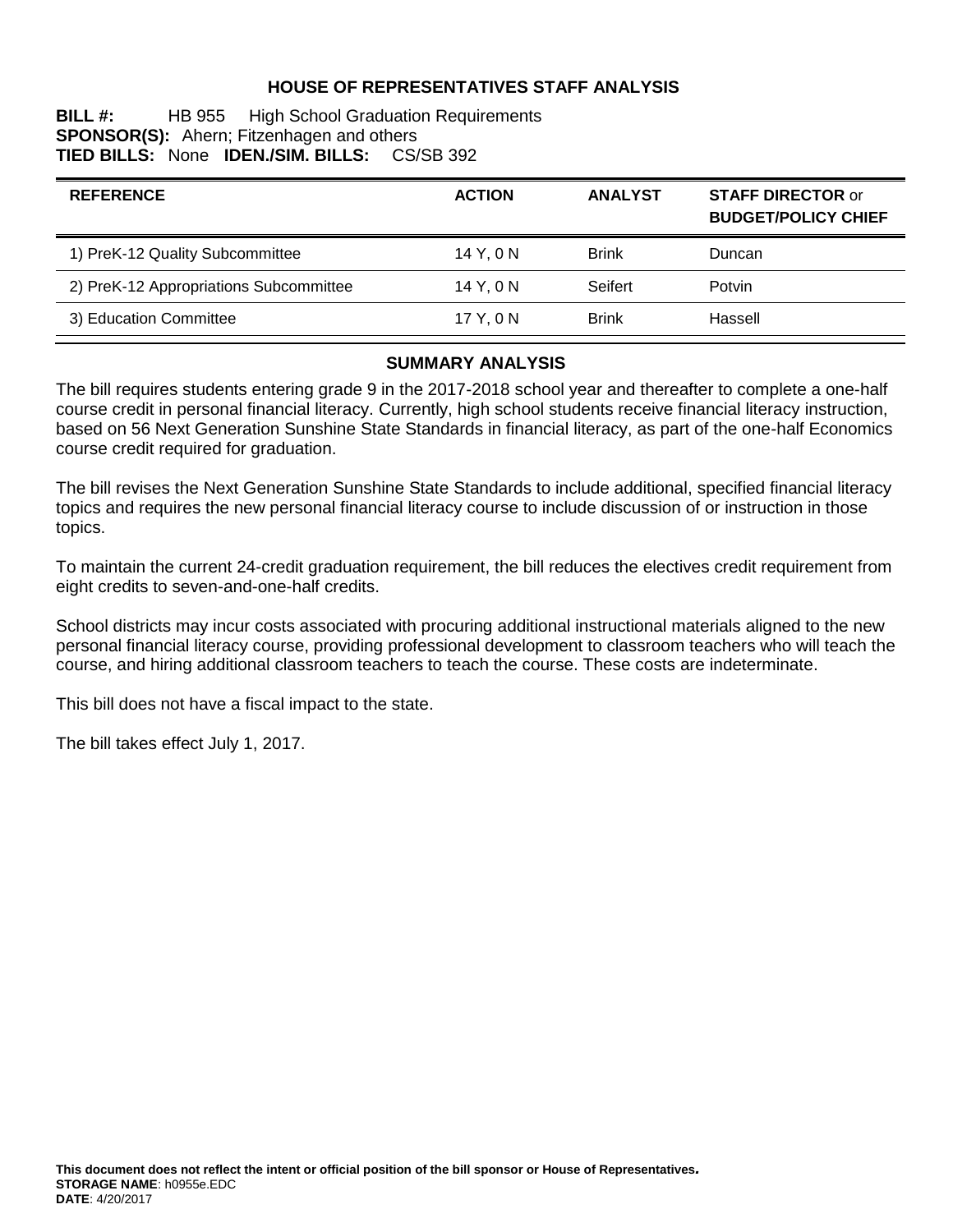### **FULL ANALYSIS**

### **I. SUBSTANTIVE ANALYSIS**

### A. EFFECT OF PROPOSED CHANGES:

#### **Present Situation**

#### Florida High School Graduation Requirements

Florida law establishes the courses and credits required for a student to receive a standard high school diploma. A student must successfully complete 24 credits in core-curricula and extracurricular courses with a 2.0 or higher cumulative GPA, with limited exceptions.<sup>1</sup>

For grades 9 through 12, core curricula courses are those subjects that are measured by state assessment at any grade level and courses that are specifically identified by name in state law as required for high school graduation and that are not measured by state assessment.<sup>2</sup> Core courses are: English language arts, mathematics, science, and social studies.<sup>3</sup> The remaining required courses are extracurricular courses, which include but are not limited to, physical education, fine arts, performing fine arts, career education, and courses that may result in college credit.<sup>4</sup>

| Course                                                                                                                                                                                                                                                                                                     | <b>Credit</b> |  |
|------------------------------------------------------------------------------------------------------------------------------------------------------------------------------------------------------------------------------------------------------------------------------------------------------------|---------------|--|
| English Language Arts (ELA)                                                                                                                                                                                                                                                                                |               |  |
| ELA I, II, III, and IV                                                                                                                                                                                                                                                                                     | 4             |  |
| <b>Mathematics</b>                                                                                                                                                                                                                                                                                         |               |  |
| One credit in Algebra I, one credit in Geometry, and two additional credits.<br>$\bullet$                                                                                                                                                                                                                  | 4             |  |
| A student who earns an industry certification for which there is a statewide<br>$\bullet$<br>college credit articulation agreement may substitute the certification for<br>one of the two additional credits. Substitution may occur for up to 2<br>credits, with the exception of Algebra I and Geometry. |               |  |
| Science                                                                                                                                                                                                                                                                                                    |               |  |
| One credit in Biology I and 2 credits in equally rigorous courses                                                                                                                                                                                                                                          | 3             |  |
| A student who earns an industry certification for which there is a statewide<br>$\bullet$<br>college credit articulation agreement may substitute the certification for<br>one of the two equally rigorous courses.                                                                                        |               |  |
| <b>Social Studies</b>                                                                                                                                                                                                                                                                                      |               |  |
| One credit in United States History; one credit in World History; one-half<br>$\bullet$<br>credit in U.S. Government, and one-half credit in Economics, which must<br>include Financial Literacy.                                                                                                          | 3             |  |
|                                                                                                                                                                                                                                                                                                            |               |  |
| Fine Arts, Performing Arts, Speech and Debate, or Practical Arts                                                                                                                                                                                                                                           |               |  |
| The practical arts course must incorporate artistic content and techniques<br>$\bullet$<br>of creativity, interpretation, and imagination. Eligible courses are identified<br>in the Course Code Directory. <sup>6</sup>                                                                                   |               |  |

*Core and Extracurricular Course and Credit Requirements<sup>5</sup>*

 $\overline{a}$ 

<sup>&</sup>lt;sup>1</sup> See s. 1008.4282(3)(a)-(g), F.S. A student may graduate with a minimum of 18 credit hours if he or she meets the core course credit (excluding physical education), assessment, and GPA requirements and completes three electives. *See* ss. 1002.3105(5) and 1003.4282(6)(a), F.S.

 $2$  Section 1003.01(14), F.S.

<sup>3</sup> *See* s. 1008.4282(3)(a)-(d), F.S.

<sup>4</sup> Section 1003.01(15), F.S.

**STORAGE NAME**: h0955e.EDC **PAGE: 2**  $<sup>5</sup>$  Section 1003.4282(3), F.S. Students must pass the grade 10 English language arts assessment and the Algebra I end-of-course</sup> assessment to graduate.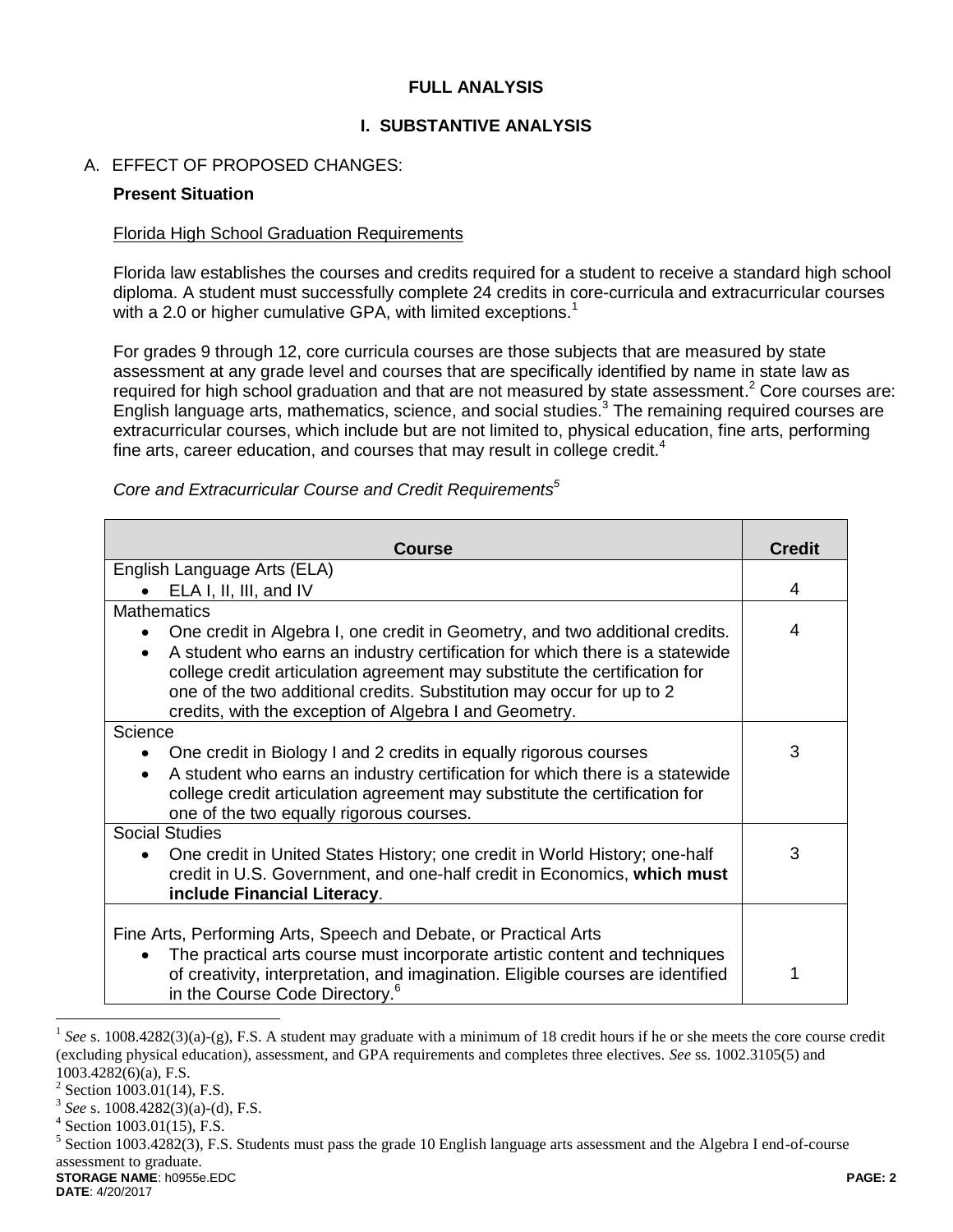| <b>Physical Education</b><br>Must include the integration of health.                                                                                                              |                                                         |
|-----------------------------------------------------------------------------------------------------------------------------------------------------------------------------------|---------------------------------------------------------|
| Electives<br>Must include opportunities for students to earn college credit, including<br>$\bullet$<br>industry-certified career programs or courses that lead to college credit. | 8                                                       |
| Online Course Requirement <sup>7</sup><br>One of the courses within the 24 credits must be completed through online<br>$\bullet$<br>learning.                                     | Determined<br>based<br>upon the<br>course<br>completed. |

## Financial Literacy Instruction

The Next Generation Sunshine State Standards (NGSSS), adopted by the State Board of Education pursuant to state law, includes financial literacy standards for kindergarten through grade 12.<sup>8</sup> In 2014, after a committee of six experts in economics and finance reviewed the Council for Economic Education's (CEE) National Standards for Financial Literacy and after a series of public workshops, the state board incorporated the national standards into the NGSSS for Social Studies.<sup>9</sup>

Current law requires financial literacy standards to include information regarding:

- earning income;
- buying goods and services;
- saving and financial investing;
- taxes:
- the use of credit and credit cards;
- budgeting and debt management, including student loans and secured loans;
- banking and financial services;
- planning for one's financial future, including higher education and career planning; credit reports and scores; and
- $\bullet$  fraud and identity theft prevention.<sup>10</sup>

Florida's 2016-2017 Course Code Directory includes courses in economics with financial literacy, incorporating 56 financial literacy standards, which students may use to satisfy the one-half course credit requirement for graduation. The directory also includes a semester-long course in personal financial literacy that school districts may offer to students.<sup>11</sup>

**STORAGE NAME**: h0955e.EDC **PAGE: 3** <http://www.cpalms.org/Public/search/Course> (last visited Mar. 24, 2017) (providing the list of standards associated with course #2102335, Economics with Financial Literacy).

 $\overline{a}$ 

<sup>&</sup>lt;sup>6</sup> The Course Code Directory requires that programs and courses funded through the Florida Education Finance Program (FEFP) and courses or programs for which students may earn elective or required credit toward high school graduation must be listed in the Course Code Directory (CCD). Rule 6A-1.0944, F.A.C.

<sup>7</sup> Section 1003.4282(4), F.S. A school district may not require a student to take the online course outside the school day or in addition to a student's courses for a given semester. This subsection does not apply to a student who has an individual education plan under s. 1003.57, F.S., which indicates that an online course would be inappropriate or to an out-of-state transfer student who is enrolled in a Florida high school and has 1 academic year or less remaining in high school. *Id.*

<sup>8</sup> *See* rule 6A-1.09401(1)(c), F.A.C. (incorporating by reference Florida Department of Education, *Next Generation Sunshine State Standards—Social Studies, Revised June 2014*).

<sup>9</sup> *See* Florida Department of Education, *Next Generation Sunshine State Standards—Social Studies, Revised June 2014*, at 1 (incorporated by reference in rule  $6A-1.09401(1)(c)$ , F.A.C.

 $^{10}$  Section 1003.41(2)(d), F.S.

<sup>&</sup>lt;sup>11</sup> See Florida Department of Education, 2016-2017 Course Directory, [http://www.fldoe.org/policy/articulation/ccd/2016-2017-course](http://www.fldoe.org/policy/articulation/ccd/2016-2017-course-directory.stml)[directory.stml](http://www.fldoe.org/policy/articulation/ccd/2016-2017-course-directory.stml) (last visited Mar. 24, 2017). *See also* CPALMS, *Browse and Search Courses*,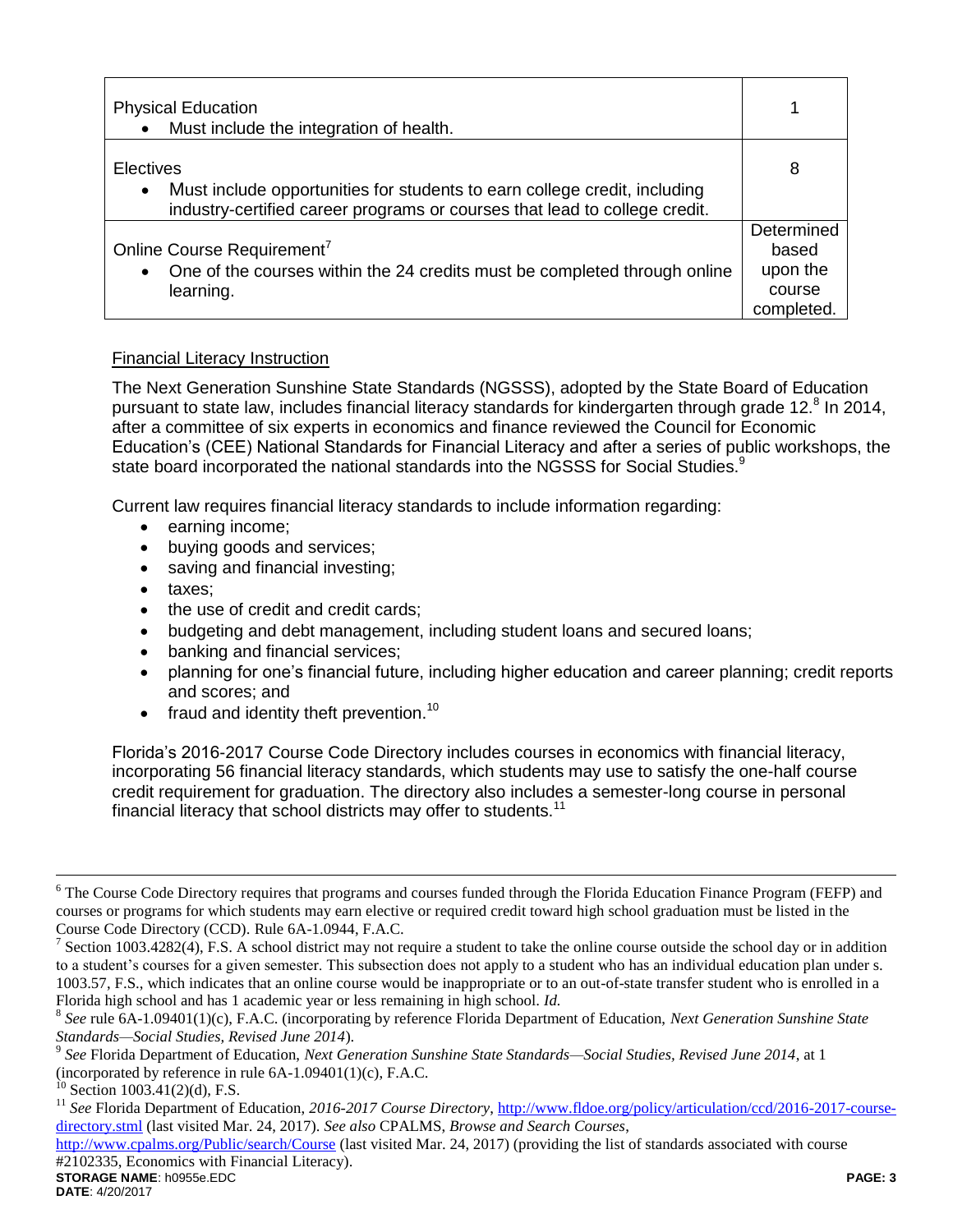On a nationwide basis, efforts are being made to improve the general quality of financial literacy instruction. The CEE and the Champlain College Center for Financial Literacy have issued reports establishing goals for states to meet in order to generally improve financial literacy instructional standards.<sup>12</sup> The CEE report identifies five metrics for evaluating the quality of financial literacy instruction in a given state:

- inclusion of financial literacy in the state's academic standards;
- the requirement that the standards be implemented by each school district;
- the requirement that the standards are included in a high school course;
- the requirement that the high school course be completed by all high school students; and
- $\bullet$  implementation of a standardized financial literacy assessment.<sup>13</sup>

Florida meets four of the five metrics. The state does not, however, administer a statewide, standardized financial literacy assessment.<sup>14</sup>

The Champlain College's Center for Financial Literacy has established an A-F scale for assessing a state's financial literacy instruction policy. The center currently rates Florida a "B," and it notes that the 56 financial literacy standards that are included in the economics course amounts to approximately 37 hours of financial literacy instruction.<sup>15</sup> The center advocates the development and implementation of a national financial literacy assessment in lieu of including implementation of a state assessment as one of its metrics. No such national assessment has been developed or implemented.<sup>16</sup>

Research shows that the effect of financial literacy instruction is limited regardless of the length of instruction. Instead, proximity of the instruction to a financial decision bears more impact on financial behavior. "Like other education, financial education decays over time; even large interventions with many hours of instruction have negligible effects on behavior or more from the time of intervention.<sup>17</sup>

 $\overline{a}$ 

<sup>&</sup>lt;sup>12</sup> See Council for Economic Education, *Survey of the States: Economic and Personal Finance Education in our Nation's Schools 2016*, *available at* <http://councilforeconed.org/wp/wp-content/uploads/2016/02/sos-16-final.pdf> [*hereinafter referred to as "Council for Economic Education*]. *See also* Champlain College Center for Financial Literacy, *Is Your State Making the Grade? 2015 National Report Card on State Efforts to Improve Financial Literacy in High Schools* (2015), *available at*  [http://www.champlain.edu/Documents/Centers-of-Excellence/Center-for-Financial-Literacy/2015\\_National\\_Report\\_Card.pdf](http://www.champlain.edu/Documents/Centers-of-Excellence/Center-for-Financial-Literacy/2015_National_Report_Card.pdf)

<sup>[</sup>*hereinafter referred to as Champlain College*].

<sup>13</sup> *See* Council for Economic Education, *supra* at note 11.

<sup>14</sup> *See id* at 6.

<sup>15</sup> *See Champlain College* at 35, *supra* at note 11.

<sup>16</sup> *See id* at 25.

**STORAGE NAME**: h0955e.EDC **PAGE: 4** <sup>17</sup> Daniel Fernandes, John Lynch, and Richard Netemeyer, *Financial Literacy, Financial Education, and Downstream Financial Behaviors*, 60 MANAGEMENT SCIENCE 1861, 1867 (2014) (suggesting that a "just-in-time" approach to financial education tied to specific behaviors may constitute a more effective intervention).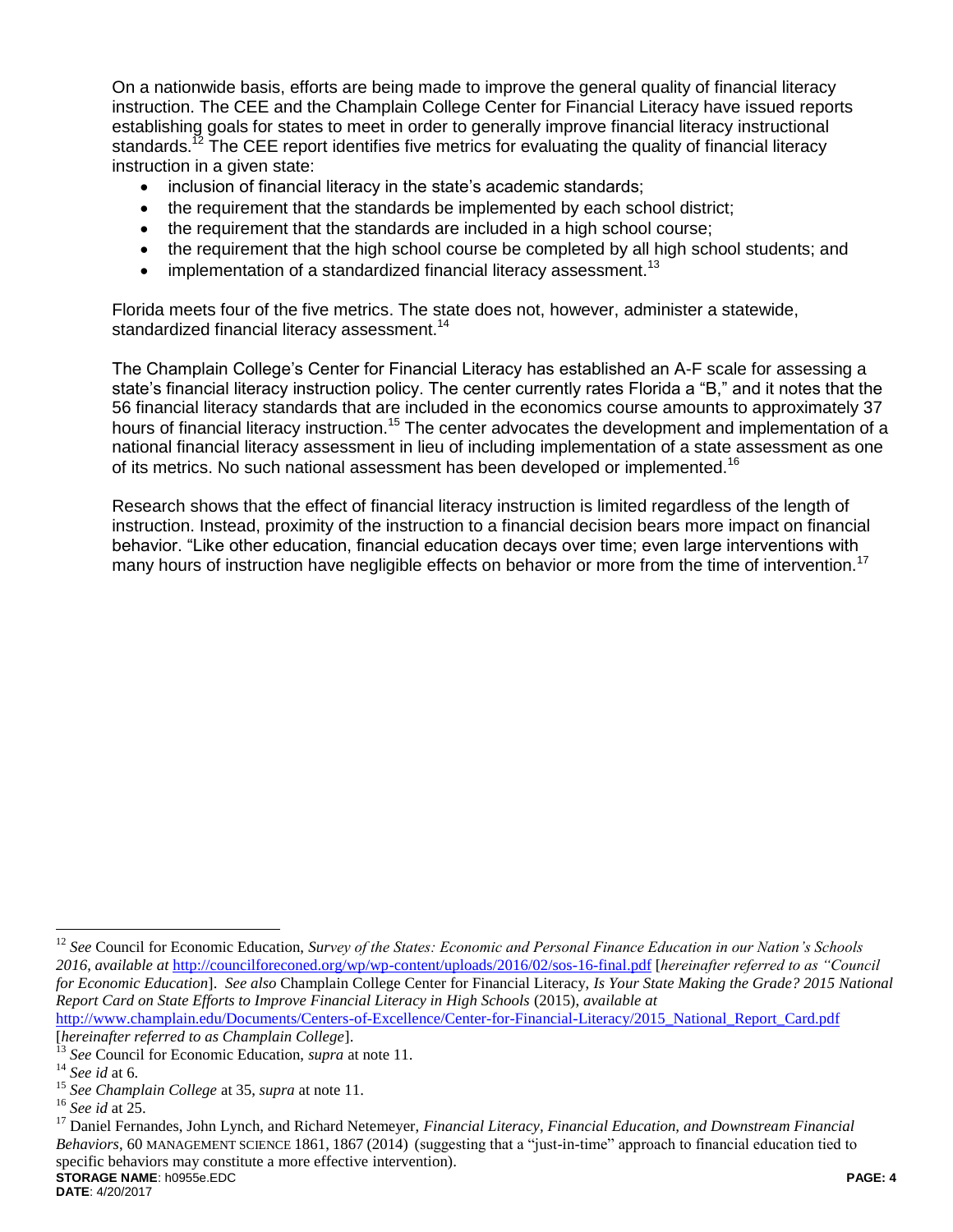

Function of Number of Hours of Intervention and Number of Months since Intervention

# **Effect of Proposed Changes**

The bill requires the addition of personal financial literacy and money management to the NGSSS for financial literacy, effective for students entering grade 9 in the 2017-2018 school year and thereafter. The bill also specifies that financial literacy includes instruction on:

- types of bank accounts offered, opening and managing a bank account, and assessing the quality of a depository institution's services;
- balancing a checkbook;
- basic principles of money management, such as spending, credit, credit scores, and managing debt, including retail and credit card debt;
- completing a loan application;
- receiving an inheritance and related implications;
- basic principles of personal insurance policies;
- computing federal income taxes;
- local tax assessments:
- computing interest rates by various mechanisms;
- simple contracts;
- contesting an incorrect billing statement;
- types of savings and investments; and
- state and federal laws concerning finance.

The bill requires students entering grade 9 in the 2017-2018 school year and thereafter to complete a stand-alone, one-half credit in personal financial literacy, which must include discussion of or instruction in the topics above. Accordingly, the bill eliminates financial literacy instruction from the one-half credit economics requirement. To maintain the 24-credit requirement for graduation, the bill reduces the electives requirement from eight to seven-and-one-half credits.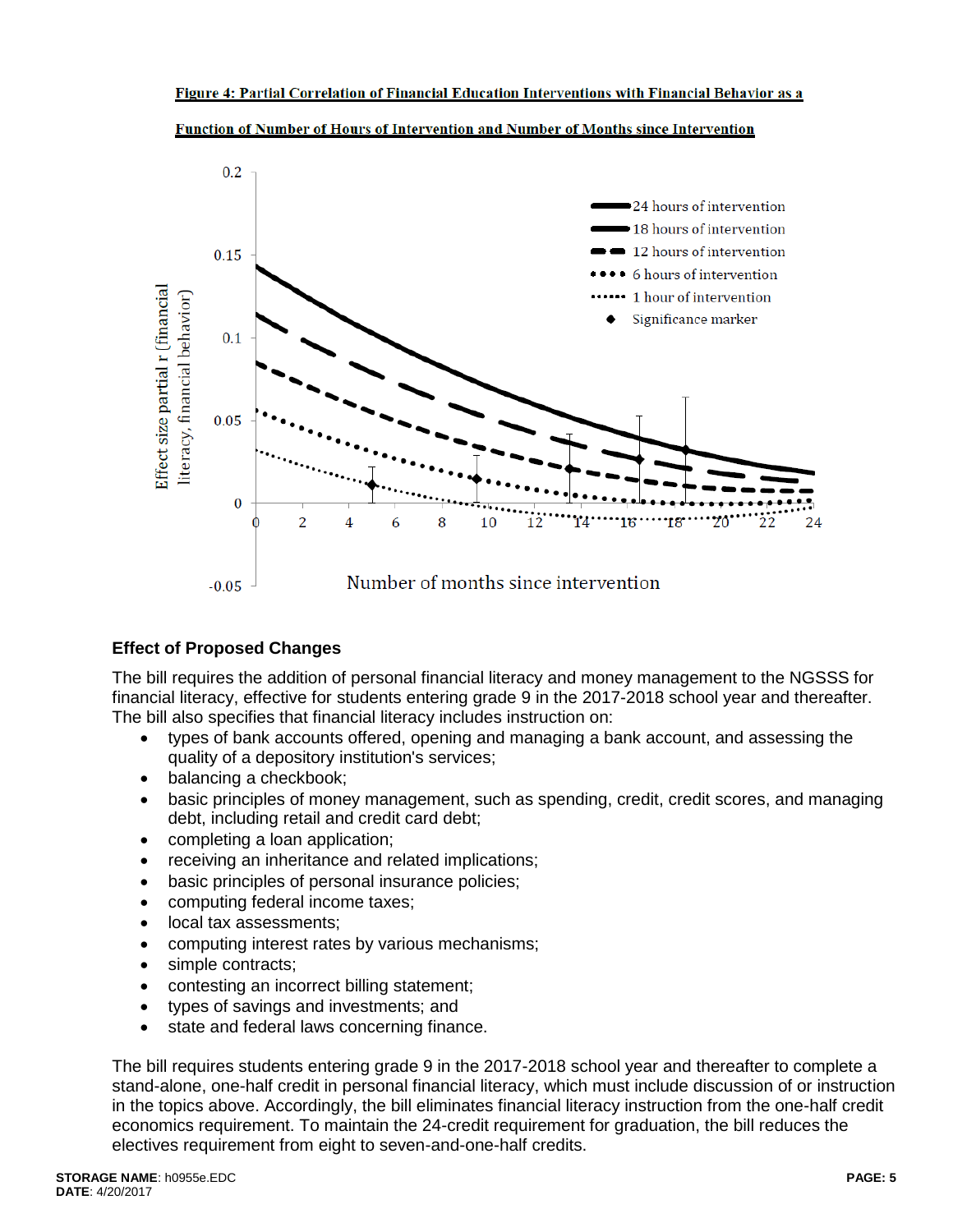Although the NGSSS financial literacy standards currently cover a number of these topics, the Florida Department of Education indicates that additional NGSSS would need to be developed and approved by the State Board of Education to include content on balancing a checkbook and receiving an inheritance.<sup>18</sup>

B. SECTION DIRECTORY:

Section 1. Amends s. 1003.41, F.S., revising the requirements for the Next Generation Sunshine State Standards to include financial literacy.

Section 2. Amends s. 1003.4282, F.S., revising the required credits for a standard high school diploma to include one-half credit of instruction in personal financial literacy and money management and seven and one-half, rather than eight, credits in electives.

Section 3. Provides an effective date.

## **II. FISCAL ANALYSIS & ECONOMIC IMPACT STATEMENT**

- A. FISCAL IMPACT ON STATE GOVERNMENT:
	- 1. Revenues:

None.

2. Expenditures:

None.

- B. FISCAL IMPACT ON LOCAL GOVERNMENTS:
	- 1. Revenues:

None.

2. Expenditures:

None.

C. DIRECT ECONOMIC IMPACT ON PRIVATE SECTOR:

None.

 $\overline{a}$ 

D. FISCAL COMMENTS:

School districts may incur costs associated with procuring additional instructional materials aligned to the new personal financial literacy course, providing professional development to classroom teachers who will teach the course, and hiring additional classroom teachers to teach the course. These costs are indeterminate.

**STORAGE NAME**: h0955e.EDC **PAGE: 6 DATE**: 4/20/2017 <sup>18</sup> *See* Florida Department of Education, Agency Analysis of 2017 House Bill 955, p. 2-3 (Mar. 17, 2017).